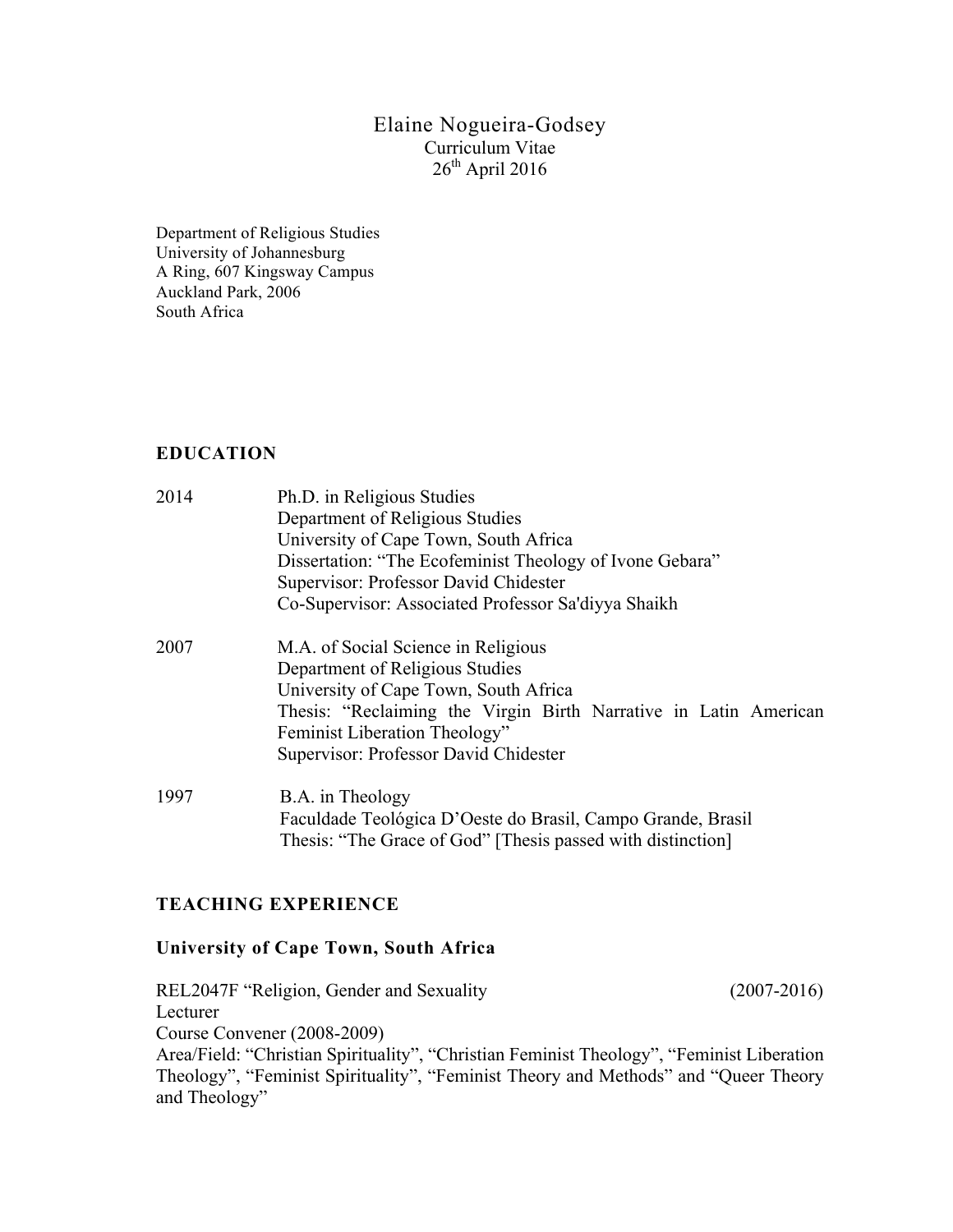| REL2049S "Religion, Ecology and Spirituality"<br>Lecturer and Course Convener                                                                                                                                                                                                                                                                                                      | $(2007 - 2014)$ |
|------------------------------------------------------------------------------------------------------------------------------------------------------------------------------------------------------------------------------------------------------------------------------------------------------------------------------------------------------------------------------------|-----------------|
| Area/Field: "Christianity and Ecology", "Ecotheology", "Animal Theology", "Social<br>Ecology", "New Religious Movements (Goddess Spirituality, Neo-Shamanism, Wicca,<br>Neo-Paganism)", Ecological Movements (Green Peace, Earth First, Deep Ecology)",<br>"Feminist Spirituality", "Ecofeminist Theory and Theology", "Postcolonial Theory and<br>Methods" and "Research Methods" |                 |
| REL1002F "Religion Past and Present"<br>Course Convener                                                                                                                                                                                                                                                                                                                            | (2009)          |
| Area/Field: "Introduction to Myth, Ritual and Religion," "Shamanism," "Hinduism,"<br>"Buddhism," and "Chinese Religions"                                                                                                                                                                                                                                                           |                 |
| REL1006S "Religion Past and Present"<br>Course Convener                                                                                                                                                                                                                                                                                                                            | (2009)          |
| Area/Field: Religions of Ancient Egypt," "Judaism, Christianity and Islam"                                                                                                                                                                                                                                                                                                         |                 |
| REL1002F & REL1006S "Religion Past and Present"<br><b>Teaching Assistant</b>                                                                                                                                                                                                                                                                                                       | 2008)           |
| Faculdade Teológica D'Oeste do Brasil, Campo Grande, Brasil                                                                                                                                                                                                                                                                                                                        |                 |

| "Theology of the Old Testament I & II"       | $(1998-1999)$ |
|----------------------------------------------|---------------|
| Junior Lecturer                              |               |
| "Introduction to Old Testament I, II and VI" | $(1998-1999)$ |
| Junior Lecturer                              |               |
|                                              |               |

# **PROFESSIONAL APPOINTMENTS**

| 2016-2017 | University of Johannesburg<br>Department of Religious Studies<br><b>Postdoctoral Research Fellow</b>                               |
|-----------|------------------------------------------------------------------------------------------------------------------------------------|
| 2014-2015 | University of Cape Town<br>Department of Religious Studies<br>Institute for Comparative Religions<br>Post-Doctoral Research Fellow |
| 2007-2015 | Adjunct Lecturer<br>University of Cape Town<br>Department of Religious Studies                                                     |
| 2008-2013 | University of Cape Town                                                                                                            |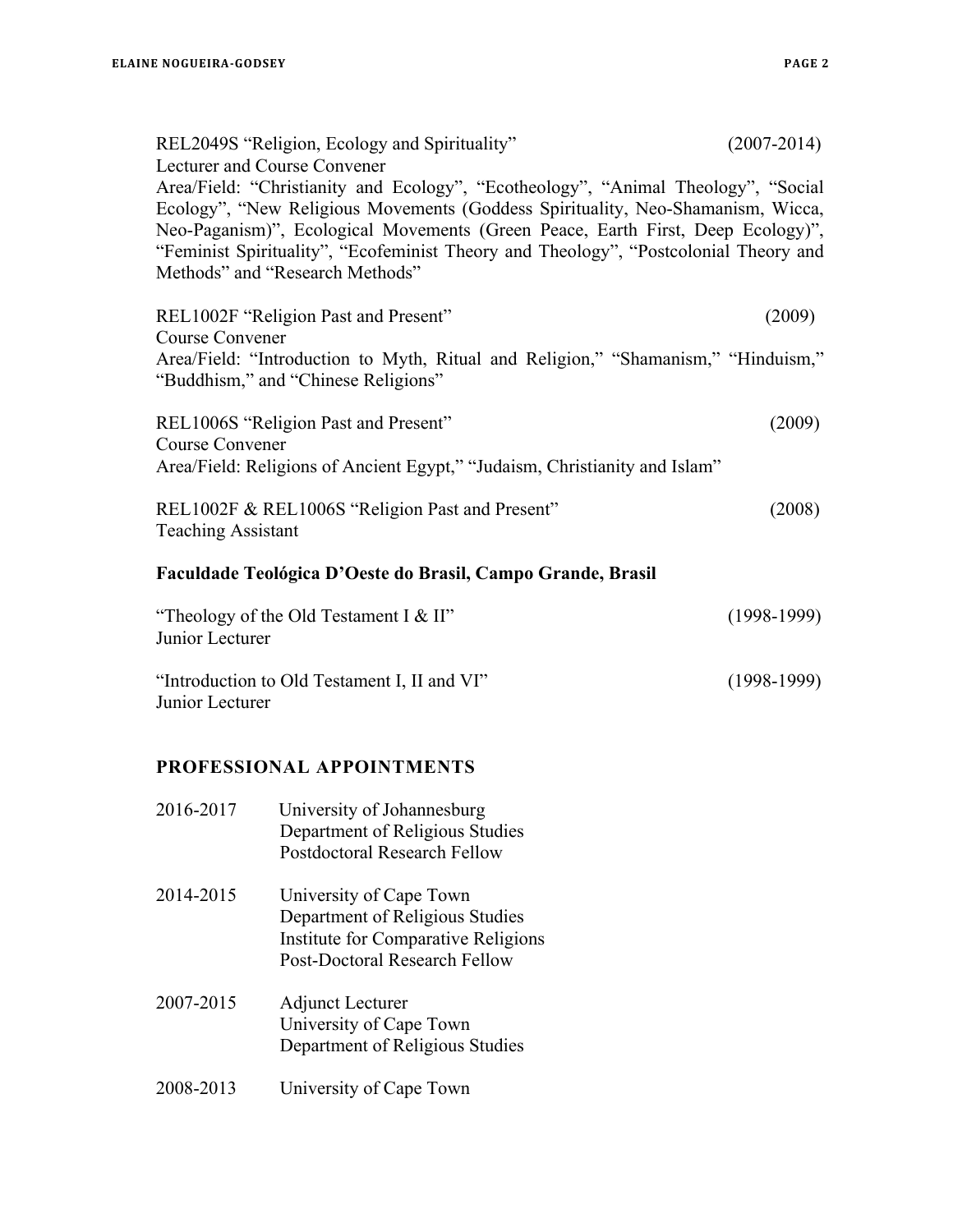| Institute for Comparative Religions |
|-------------------------------------|
| Department of Religious Studies     |
| Senior Researcher Coordinator       |

- 2005-2007 University of Cape Town Institute for Comparative Religions Department of Religious Studies Research Assistant
- 2000-2005 Junta de Missões Mundiais, Brazil and South Africa Missionary work with Angolan and Mozambican Refugees
- 1998-1999 Faculdade Teológica D'Oeste do Brasil Junior Lecturer

#### **PUBLICATIONS**

#### **Refereed Journal Articles**

| 2016 | "Country Report: Religion and Education in South Africa." In <i>British</i><br>Journal of Religious Education 38, 3. [forthcoming]       |
|------|------------------------------------------------------------------------------------------------------------------------------------------|
| 2013 | "A History of Resistance: Ivone Gebara's Transformative Ecofeminist<br>Liberation Theology." In Journal for the Study of Religion 26, 2. |
| 2011 | "Transforming Feminisms – Religion, Women and Ecology." In Journal<br>for the Study of Religion 24, 2.                                   |

## **Guest Editor**

2011 *Journal for the Study of Religion* – Special Issue: Transforming Feminisms – Religion, Women and Ecology. Vol. 24, 2

#### **Manuscripts in Submission**

2016 "Postcolonial Imaginations of an Ecofeminist Methodological Praxis." In *Journal of Feminist Studies in Religion.*

## **Manuscripts in Preparation**

Article: Co-authored with Trad Nogueira-Godsey "Afro-Brazilian Religious Heritage and Cultural Intolerance: A South-South Educational Perspective."

Article: "Religious Anthropology for Ecofeminist Theology."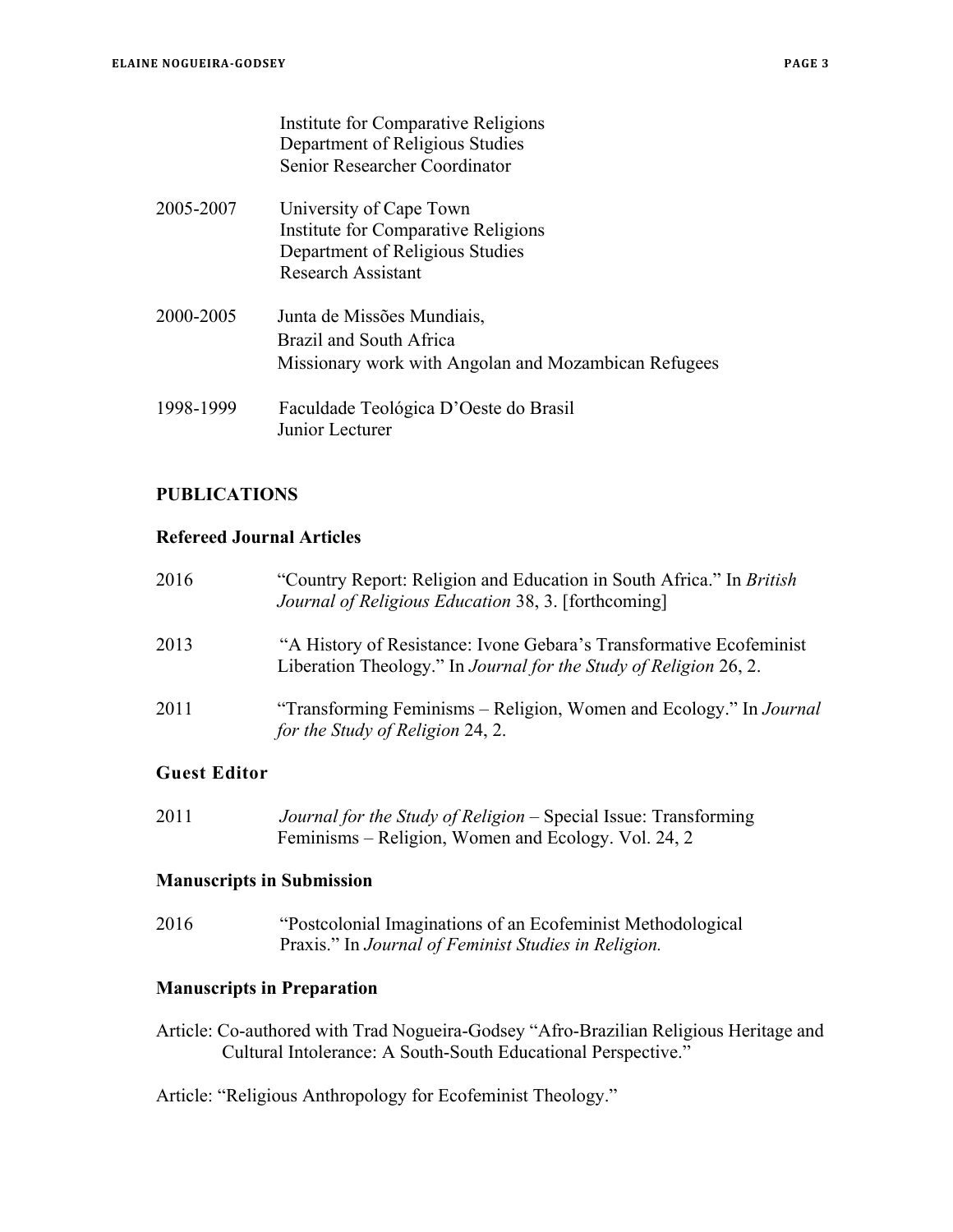Article: Co-authored with Nina Hoel "Teaching Methodologies and Practices for Embodied Learning in the field of 'Religion and Ecology.'"

#### **AWARDS/GRANTS**

- 2016-2017 Postdoctoral Research Fellowship Department of Religious Studies University of Johannesburg PI: Professor Farid Esack
- 2013-2015 Free Standing Post-Doctoral Research Fellowship Institute for Comparative Religions Department of Religious Studies University of Cape Town PI: Professor David Chidester
- 2010-2013 National Research Foundation Academic Achievement Grant Institute for Comparative Religions Department of Religious Studies University of Cape Town
- 2005-2007 Merit Based Scholarship Institute for Comparative Religions Department of Religious Studies University of Cape Town

## **INVITED TALKS**

| 2014 | "Cultural Intolerance and the State of Religion Education in South Africa<br>and Brazil" (August).<br><i>Southern Knowledge</i> research collaboration annual meeting<br>Centro Cultural de São Paulo |
|------|-------------------------------------------------------------------------------------------------------------------------------------------------------------------------------------------------------|
| 2013 | "Religion and Cultural Diversity in the South African Post-Apartheid<br>Context" (November).<br>Department of History<br>Federal University of São Paulo (UNIFESP), São Paulo, Brazil                 |
| 2013 | "Debates on Religion and Education in a South African Post-Apartheid"<br>(November 11-12).<br>Department of History<br>Federal University of São Paulo (UNIFESP), São Paulo, Brazil                   |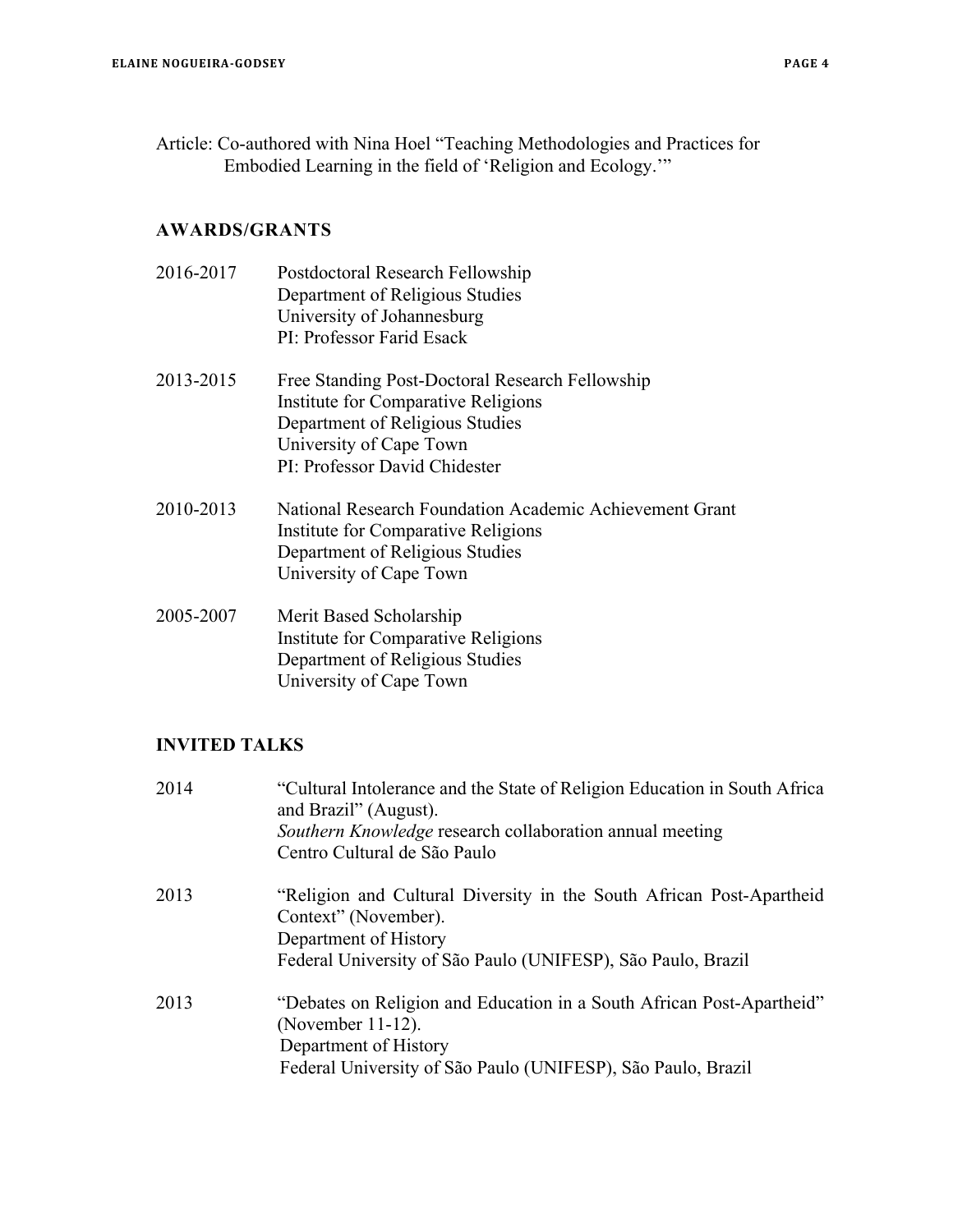| 2013 | "Religious Studies in Current South African Context." Week of Black<br><i>Consciousness</i> (November 17-19).<br>Department of History,<br>Federal University of São Paulo, Assis, Brazil |
|------|-------------------------------------------------------------------------------------------------------------------------------------------------------------------------------------------|
| 2013 | "Religion, Education and History in Brazil and South Africa: A South<br>South Perspective." Colloquium (November 21).<br>Department of History                                            |
|      | Federal University of São Paulo, São Paulo, Brazil                                                                                                                                        |
| 2013 | "Religion and Cultural Diversity in the South African Post-Apartheid<br>Context." Week of Black Consciousness.<br>Symposium (November 2013)                                               |

2008 "Ecofeminist Theories." *Genderlogue Conference* University of Cape Town

Municipality of Cubatão, Brazil

## **CONFERENCE ACTIVITY/PARTICIPATION**

#### **Conferences Organized**

| 2015 | "Why a Post-Colonial Study of Religion?" 1 <sup>st</sup> Southern Knowledge |
|------|-----------------------------------------------------------------------------|
|      | Research Group Collaboration Conference, Cape Town, South Africa,           |
|      | March 11-13.                                                                |

2014 "Religion, Ecology, and the Environment in Africa and the African Diaspora." African Association for the Study of Religion (AASR) Cape Town Conference, July 30-August 3rd.

## **Panels Organized**

- 2015 "Religion Education Emerging Teaching Methodologies and Practices." *Dynamics of Religion: Past and Present,* XXI World Congress of the International Association for the History of Religion, August 23-29, Erfurt, Germany.
- 2014 "Teaching Religion and Ecology: Engaging Teaching Methodologies and Practices for Embodied Learning." *Religion, Ecology, and the Environment in Africa and the African Diaspora.* African Association for the Study of Religion Cape Town Conference, July 30-August 3<sup>rd</sup>.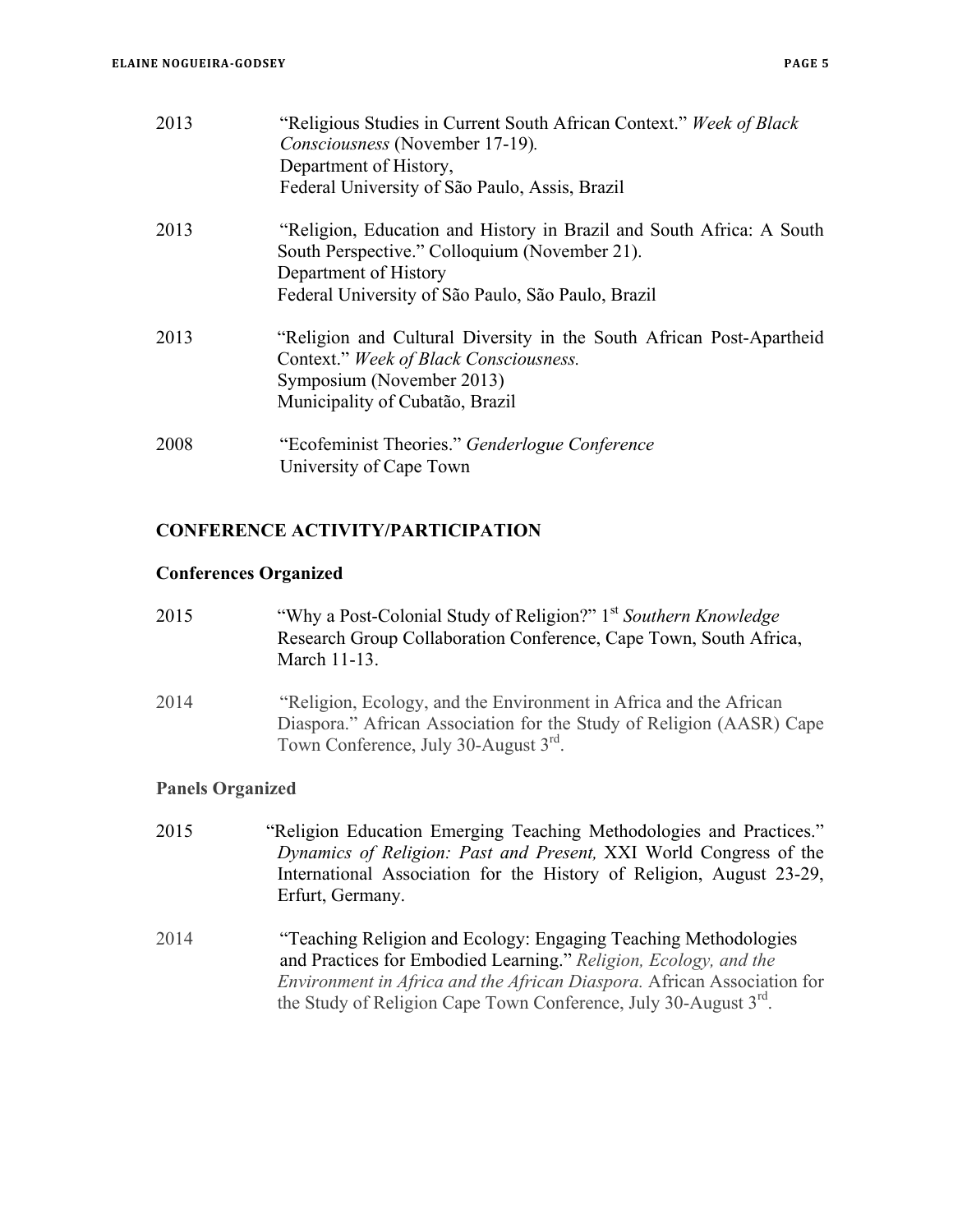# **Papers Presented**

| 2016 | "Postcolonial Imaginations of an Ecofeminist Liberation Methodology."<br>American Academy of Religion's Annual Meeting in San Antonio, USA<br>(November 19-22).                                                                                                                                                      |
|------|----------------------------------------------------------------------------------------------------------------------------------------------------------------------------------------------------------------------------------------------------------------------------------------------------------------------|
| 2016 | "Indigenous Medicinal Knowledge as Commodity among the San People of<br>Southern Africa." Religion, Science and the Future, The International Society<br>for the Study of Religion, Nature and Culture (ISSRNC) The University of<br>Florida, Gainesville, Florida (January 14-17).                                  |
| 2015 | "Afro-Brazilian Religious Heritage and Cultural Intolerance: South-<br>South Educational Perspective." Dynamics of Religion: Past and<br>Present, XXI World Congress of the International Association for the<br>History of Religion, Erfurt, Germany (August 23-29).                                                |
| 2015 | "Ivone Gebara's On-The-Move Liberationist Methodology." Dynamics of<br>Religion: Past and Present, XXI World Congress of the International<br>Association for the History of Religion, Erfurt, Germany (August 23-29).                                                                                               |
| 2015 | Co-written and delivered by Dr Nina Hoel: "Teaching Religion and<br>Ecology: Engaging Teaching Methodologies and Practices for Embodied<br>Learning." Dynamics of Religion: Past and Present, XXI World Congress<br>of the International Association for the History of Religion, Erfurt,<br>Germany (August 23-29). |
| 2014 | "The Praxis-Oriented Ecological Ethics of Ivone Gebara." American<br>Academy of Religion's Annual Meeting in San Diego, USA (November 22-<br>25).                                                                                                                                                                    |
| 2014 | "Religiões Afro-Brasileiras e Intolerância Cultural em Perspectiva Sul."<br>Religião, Mídia e Cultura, II Congresso Internacional da Faculdades<br>EST, São Leopoldo, Brazil (September 8-12).                                                                                                                       |
| 2014 | "Afro-Brazilian Religious Heritage: A South-South Educational<br>Perspective." Religious Freedom and Human Rights: Law Education and<br>Civil Society, 36 <sup>th</sup> Association for the Study of Religion in Southern<br>Africa, Potchefstroom, South Africa (August 27-29).                                     |
| 2014 | "Teaching Religion and Ecology: Engaging Teaching Methodologies<br>and Practices for Embodied Learning." Religion, Ecology, and the<br>Environment in Africa and the African Diaspora. African Association<br>for the Study of Religion Cape Town Conference (July 30-August $3^{rd}$ ).                             |
| 2012 | "Ivone Gebara's Transformative Christian Spirituality: Incorporating                                                                                                                                                                                                                                                 |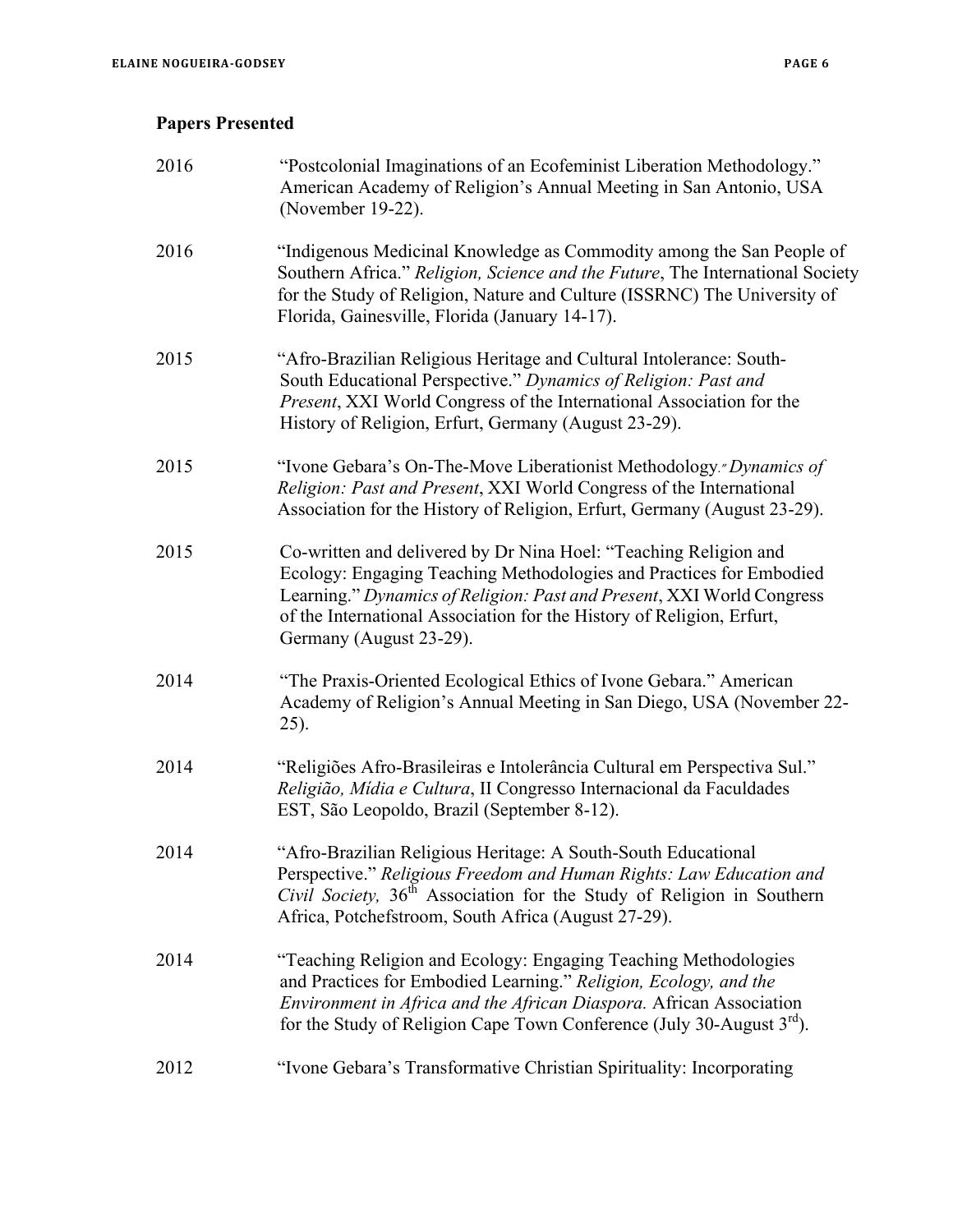Women's Embodied Experiences into a Theology of Hope." American Academy of Religion's Annual Meeting in Chicago, USA (November 16- 20).

#### **CAMPUS/DEPARTMENTAL TALK**

- 2013 "Contours of Global Ecofeminism." Department of Religious Studies Seminar at the University of Cape Town, April 3
- 2010 "The Ecofeminism of Ivone Gebara." Postgraduate Seminar Series. Religious Studies Department, University of Cape Town.
- 2009 "Ecofeminism: A dialogue between Globe North and South." Postgraduate Seminar Series. Religious Studies Department, University of Cape Town.

## **RESEARCH EXPERIENCE**

- 2016- *Greening of Religion Hypothesis* Headed by professor Bron Taylor (University of Florida) and Hans Geir Aasmundsen (University of Begen, Norway). This international group collaboration seeks to develop its on methods of enquire to investigate if the various religions of the world are indeed developing an ecological thinking as reported by several scholarly works.
- 2015 *Mapping Religion Education in South African Public Schools—Pilot Project*. This project employs qualitative approach and semi-structured interview methods. Teachers from public primary and high schools are interviewed in the school's campus and through workshops. Research Coordinator Network for Religion Education Department of Religious Studies University of Cape Town
- 2012-2016 *Southern Knowledge* is an interdisciplinary and bilingual research collaboration group that brings together four universities. In South Africa, it is jointly hosted by the Network for Religion and Education and the Institute for Comparative Religion in Southern Africa (ICRSA) at the Religious Studies Department of the University of Cape Town. In Brazil, it is hosted by the History Department of the Federal University of São Paulo (UNIFESP). The Indian wing of the project is hosted by the African Studies Centre of the University of Delhi, and in Portugal, the project is housed in the African Studies Centre of the Porto University (Portugal). Research Coordinator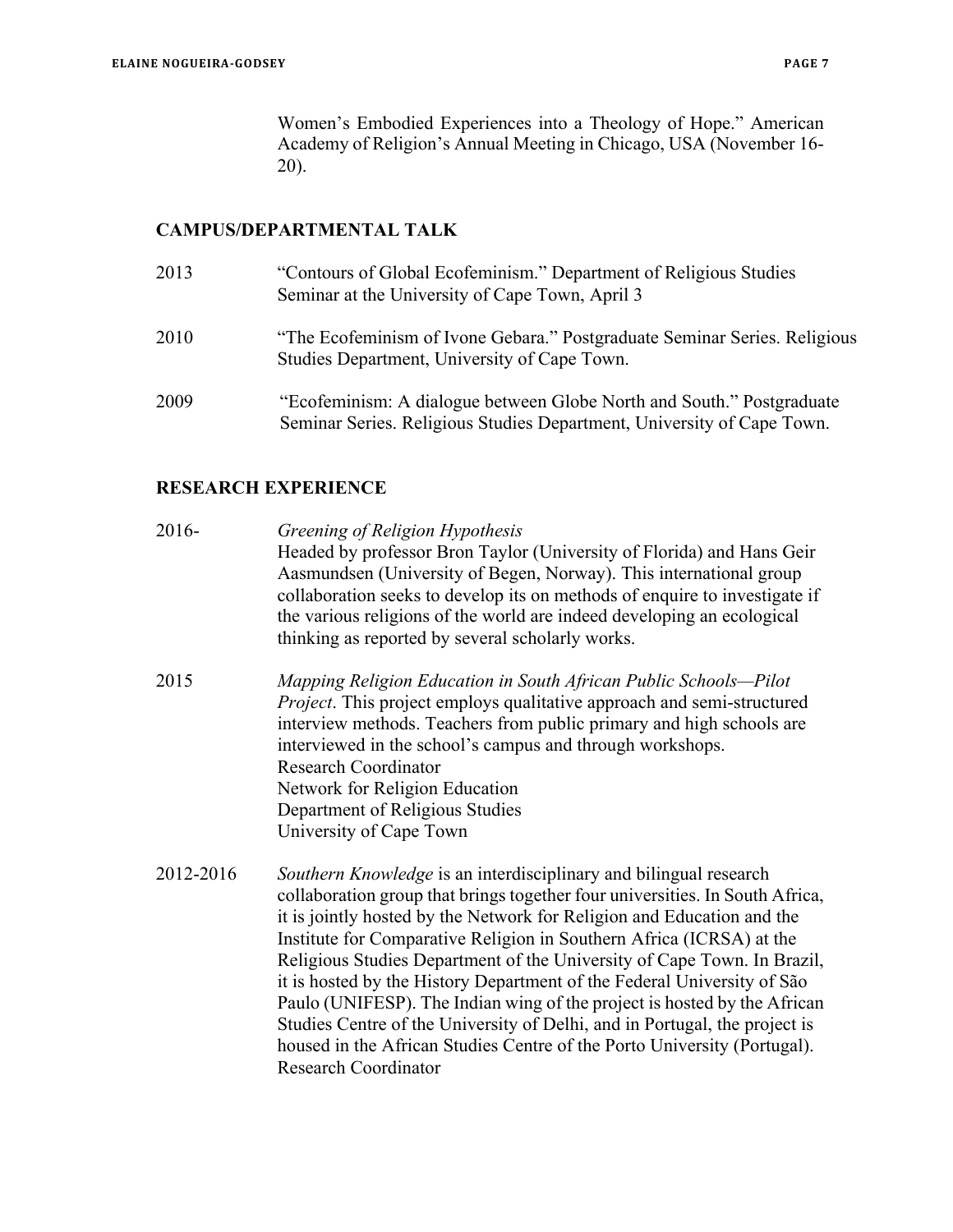2010-2011 Contested Ecology, a university-wide, interdisciplinary reading and research group on environmental ethics. 2007 Research coordinator of a comparative study on religious media's representations of women from Christian traditions in contemporary South Africa. Methods employed quantitative and qualitative content Analysis. Southern African Media and Gender Institute (SAMGI) 2005-2006 *Wild Religion* and *Empire of Religion* projects. Archives and library research. Compilation and organization of the collected resources. Institute for Comparative Religion in Southern Africa Department of Religious Studies University of Cape Town Cape Town, South Africa

## **SERVICE TO PROFISSION**

| 2016-2019 | International Society for the Study of Religion, Nature and Culture<br>Member-at-Large<br><b>Board of Directors</b> |
|-----------|---------------------------------------------------------------------------------------------------------------------|
| $2016-$   | Journal for the Study of Religion, Nature and Culture<br><b>Assistant Editor</b>                                    |
| 2016-2014 | Journal for the Study of Religion<br><b>Editorial Board</b>                                                         |
| 2015      | <b>Network for Religion Education</b><br><b>Website Designer</b><br>Website Administrator                           |
| 2013      | Journal for the Study of Religion<br>Co-editor                                                                      |
| 2013-2008 | Journal for the Study of Religion<br>Managing Editor                                                                |

#### **DEPARTMENTAL/UNIVERSITY SERVICES**

2015-2014 Founder and Coordinator of the Post-Graduate Association (PGA) Department of Religious Studies University of Cape Town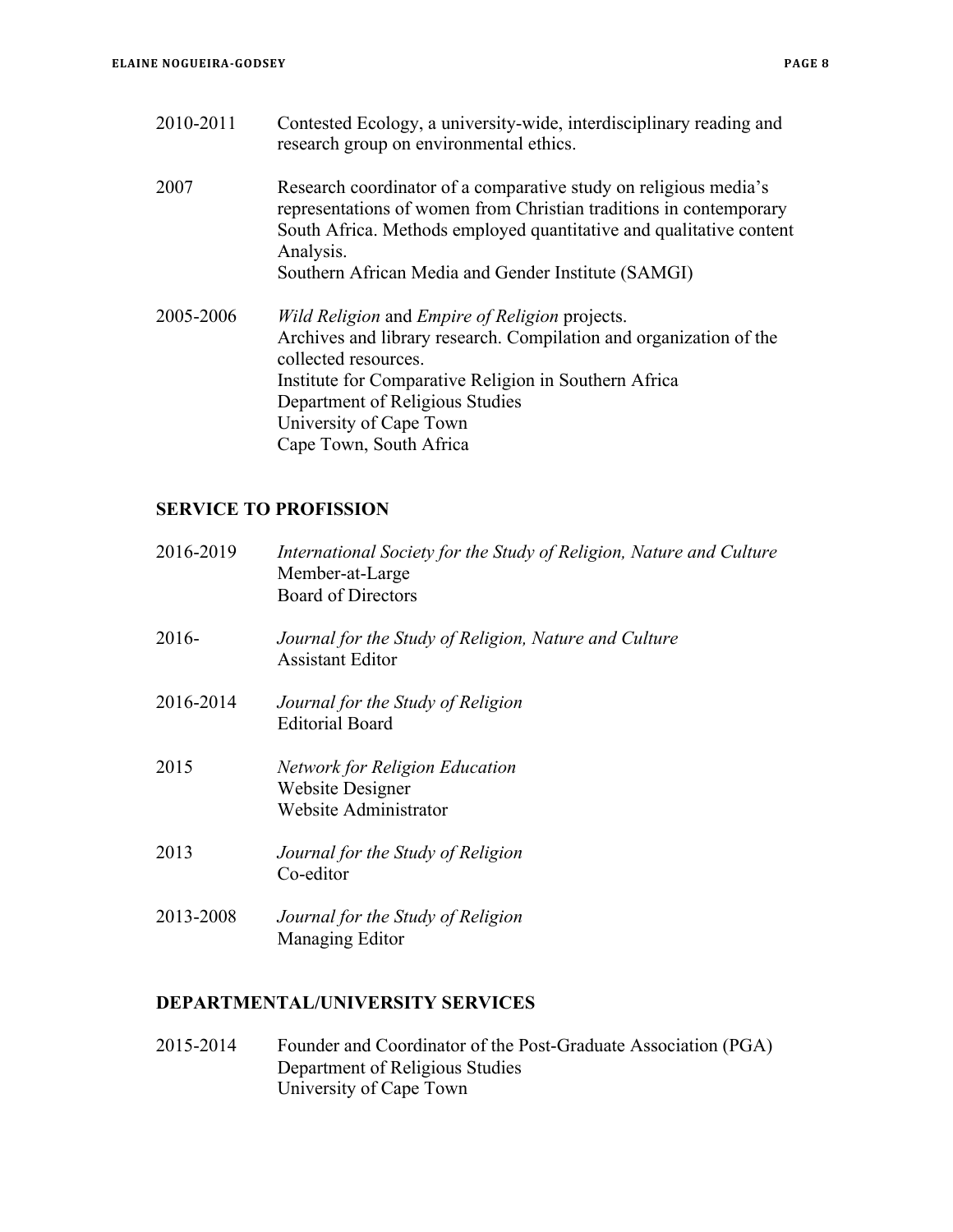| 2015-2005 | Student recruitment programs and activities<br>University of Cape Town                                                                                                  |
|-----------|-------------------------------------------------------------------------------------------------------------------------------------------------------------------------|
| 2014      | Development of Writing Skills Mini-Mooc – Pilot<br>Focused at Post-Graduate Students in Religious Studies<br>Department of Religious Studies<br>University of Cape Town |
| 2010-2006 | President of the Post-Graduate Students Association<br>Department of Religious Studies<br>University of Cape Town                                                       |
| 2009-2008 | Coordinator of departmental colloquium at the Religious Studies<br>Department<br>University of Cape Town                                                                |
| 2008-2014 | Conceptualisation of the undergraduate course (upper-level)<br>"Religion, Ecology and Spirituality."<br>Religious Studies Department<br>University of Cape Town         |

## **EXTRA TRAINING**

| 2014 | Retreat for postdoctoral fellows on post-graduate supervision<br>University of Cape Town (January 22-23). |
|------|-----------------------------------------------------------------------------------------------------------|
| 2014 | Mooc on Writing Skills: Achieving Expertise<br>Duke University (April 1-July 14)                          |

## **COMMUNITY INVOLVEMENT/OUTREACH**

Social development (e.g. workshop facilitator on sexuality, gender sensitivity and HIV) with refugees, focused at youth and women empowerment in South Africa.

Social service (e.g. literacy) among refugees and people from under-privileged areas, Brazil and South Africa.

Women empowerment projects, workshops focusing on gender-sensitive training and advocacy skills within communities in the Western Cape, South Africa.

Chaplain work in Hospital, old age houses and youth prisons in Brazil and South Africa.

Social service in centres for youth and children's social rehabilitation in Brazil